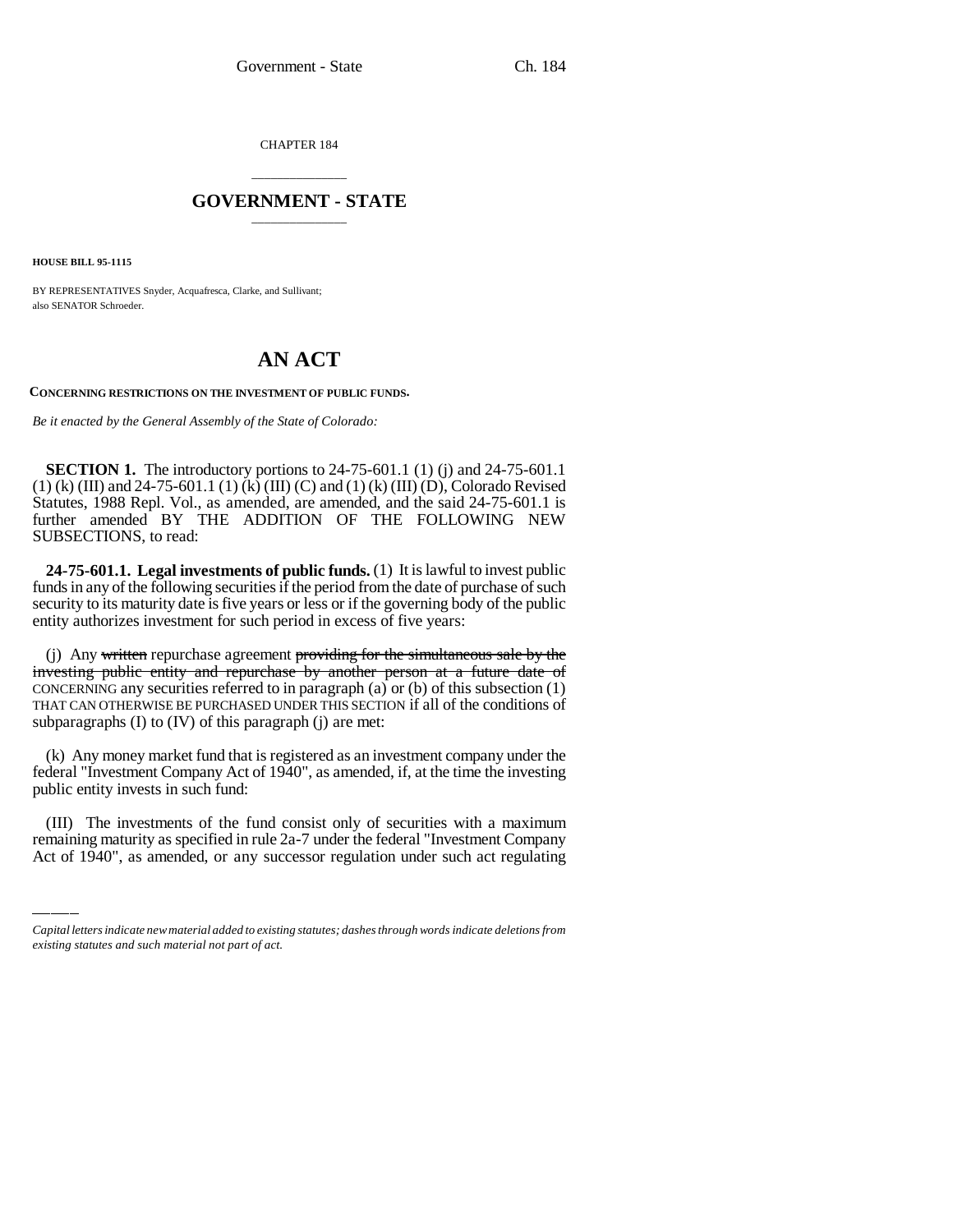## Ch. 184 Government - State

money market funds, so long as such rule 2a-7 is not amended to, or such successor regulation does not, increase the maximum remaining maturity of such securities to a period which THAT is greater than three years, which consist AND IF THE FUND HAS ASSETS OF ONE BILLION DOLLARS OR MORE, OR HAS THE HIGHEST CURRENT CREDIT RATING FROM ONE OR MORE NATIONALLY RECOGNIZED ORGANIZATIONS THAT REGULARLY RATE SUCH OBLIGATIONS, OR CONSISTS of the following:

(C) Any securities not listed in paragraphs (a) to (j) of this subsection (1) the interest on which is not includable in gross income for federal income tax purposes if such securities do not exceed fifteen percent of the investments of the fund, based on the purchase price of all securities held by the fund; or AND

(D) Any fund having assets of one billion dollars or more or the highest current credit rating from one or more nationally recognized organizations which regularly rate such obligations; and

(1.3) (a) EXCEPT AS PROVIDED IN PARAGRAPH (b) OF THIS SUBSECTION (1.3), PUBLIC FUNDS SHALL NOT BE INVESTED IN ANY SECURITY ON WHICH THE COUPON RATE IS NOT FIXED FROM THE TIME THE SECURITY IS SETTLED UNTIL ITS MATURITY DATE, OTHER THAN SHARES IN QUALIFIED MONEY MARKET MUTUAL FUNDS, UNLESS THE COUPON RATE IS:

(I) ESTABLISHED BY REFERENCE TO THE RATE ON A UNITED STATES TREASURY SECURITY WITH A MATURITY OF ONE YEAR OR LESS OR TO THE UNITED STATES DOLLAR LONDON INTERBANK OFFER RATE OF ONE YEAR OR LESS MATURITY, OR TO THE COST OF FUNDS INDEX OR THE PRIME RATE AS PUBLISHED BY THE FEDERAL RESERVE; AND

(II) EXPRESSED AS A POSITIVE VALUE OF THE REFERENCED INDEX PLUS OR MINUS A FIXED NUMBER OF BASIS POINTS.

(b) A MUNICIPAL INDEX MAY BE USED FOR THE INVESTMENT OF BOND OR NOTE ACCOUNTS FROM ISSUES WITH COUPONS LINKED TO THE SAME INDEX.

(c) FOR PURPOSES OF THIS SECTION, "MATURITY DATE" MEANS THE LAST POSSIBLE DATE, BARRING DEFAULT, THAT PRINCIPAL CAN BE REPAID TO THE PURCHASER.

(1.5) ANY FIRM THAT SELLS ANY FINANCIAL INSTRUMENT THAT FAILS TO COMPLY WITH THE PROVISIONS OF THIS SECTION, EXCEPT FOR INSTRUMENTS REPRESENTING INTERESTS IN A MONEY MARKET FUND COVERED BY THE FEDERAL "INVESTMENT COMPANY ACT OF 1940", AS AMENDED, TO ANY PUBLIC ENTITY IN THE STATE OF COLORADO SHALL, UPON DEMAND OF THE PUBLIC ENTITY THROUGH THE STATE TREASURER, REPURCHASE SUCH INSTRUMENTS FOR THE GREATER OF THE ORIGINAL PURCHASE PRINCIPAL AMOUNT OR THE ORIGINAL FACE VALUE, PLUS ANY AND ALL ACCRUED INTEREST, WITHIN ONE BUSINESS DAY OF THE DEMAND.

**SECTION 2.** 11-51-402, Colorado Revised Statutes, 1987 Repl. Vol., as amended, is amended BY THE ADDITION OF A NEW SUBSECTION to read:

**11-51-402. Exempt broker-dealers and sales representatives - sanctions.** (4) (a) THE SECURITIES COMMISSIONER MAY BY ORDER REVOKE, SUSPEND, OR IMPOSE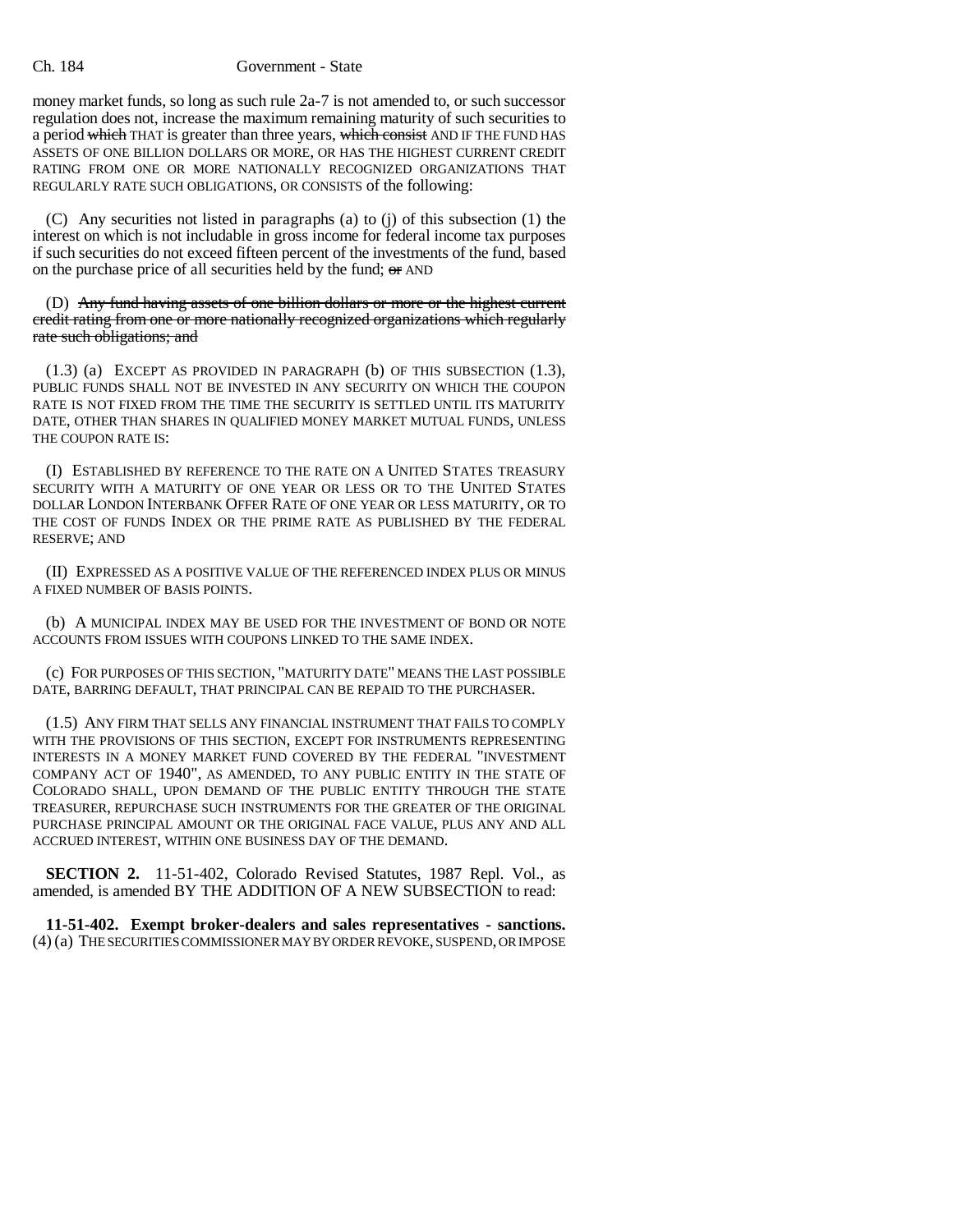Government - State Ch. 184

CONDITIONS UPON EXEMPTIONS AVAILABLE PURSUANT TO SUBPARAGRAPH (III) OF PARAGRAPH (a) OF SUBSECTION (1) OF THIS SECTION AND PARAGRAPH (a) OF SUBSECTION (2) OF THIS SECTION IF THE SECURITIES COMMISSIONER FINDS THAT A BROKER-DEALER OR SALES REPRESENTATIVE WHO HAS AN EXEMPTION PURSUANT TO EITHER OF SAID SECTIONS OFFERED OR SOLD, OTHER THAN IN AN UNSOLICITED TRANSACTION, TO A PUBLIC ENTITY IN THE STATE OF COLORADO A FINANCIAL INSTRUMENT THAT SUCH BROKER-DEALER OR SALES REPRESENTATIVE KNEW OR SHOULD HAVE KNOWN DOES NOT QUALIFY FOR SALE TO THE PUBLIC ENTITY PURSUANT TO SECTION 24-75-601.1, C.R.S., AND THAT SUCH ACTION BY THE SECURITIES COMMISSIONER IS IN THE PUBLIC INTEREST.

(b) ANY PROCEEDING CONCERNING AN ORDER MADE PURSUANT TO THIS SUBSECTION (4) SHALL BE CONDUCTED AS A PROCEEDING UNDER SECTION 11-51-606  $(1), (2), (4),$  AND  $(5).$ 

**SECTION 3.** 11-51-410 (1) (i) and (1) (j), Colorado Revised Statutes, 1987 Repl. Vol., as amended, are amended, and the said 11-51-410 (1) is further amended BY THE ADDITION OF A NEW PARAGRAPH, to read:

**11-51-410. Denial, suspension, or revocation.** (1) The securities commissioner may by order deny an application for a license, suspend or revoke a license, censure a licensed person, limit or impose conditions on the securities activities that a licensed person may conduct in this state, and bar a person from association with any licensed broker-dealer in the conduct of its business in this state in such capacities and for such period as the order specifies. These sanctions may be imposed only if the securities commissioner makes a finding, in addition to the findings required by section 11-51-704 (2), that the applicant or licensed person or, in the case of a broker-dealer, a partner, officer, director, person occupying a similar status or performing similar functions, or person directly or indirectly controlling the broker-dealer:

(i) Has failed reasonably to supervise, with a view to preventing violations of this article, another person who is subject to the person's supervision and who commits such a violation, but for the purpose of this paragraph (i) no person shall be deemed to have failed to supervise another person if there existed established procedures, and a system for applying such procedures, which would reasonably be expected to prevent and detect, insofar as practicable, any such violation by such other person and such person reasonably discharged the duties and obligations incumbent upon such person by reason of such procedures and system without reasonable cause to believe that such procedures and system were not being complied with;  $\sigma$ 

(j) Has ceased to do business as a broker-dealer or sales representative; OR

(k) HAS OFFERED OR SOLD TO A PUBLIC ENTITY IN THE STATE OF COLORADO A FINANCIAL INSTRUMENT THAT SUCH PERSON KNEW OR SHOULD HAVE KNOWN DOES NOT QUALIFY FOR SALE TO THE PUBLIC ENTITY UNDER SECTION 24-75-601.1, C.R.S.

**SECTION 4. Effective date - applicability.** This act shall take effect upon passage and shall apply to investments made on or after said date.